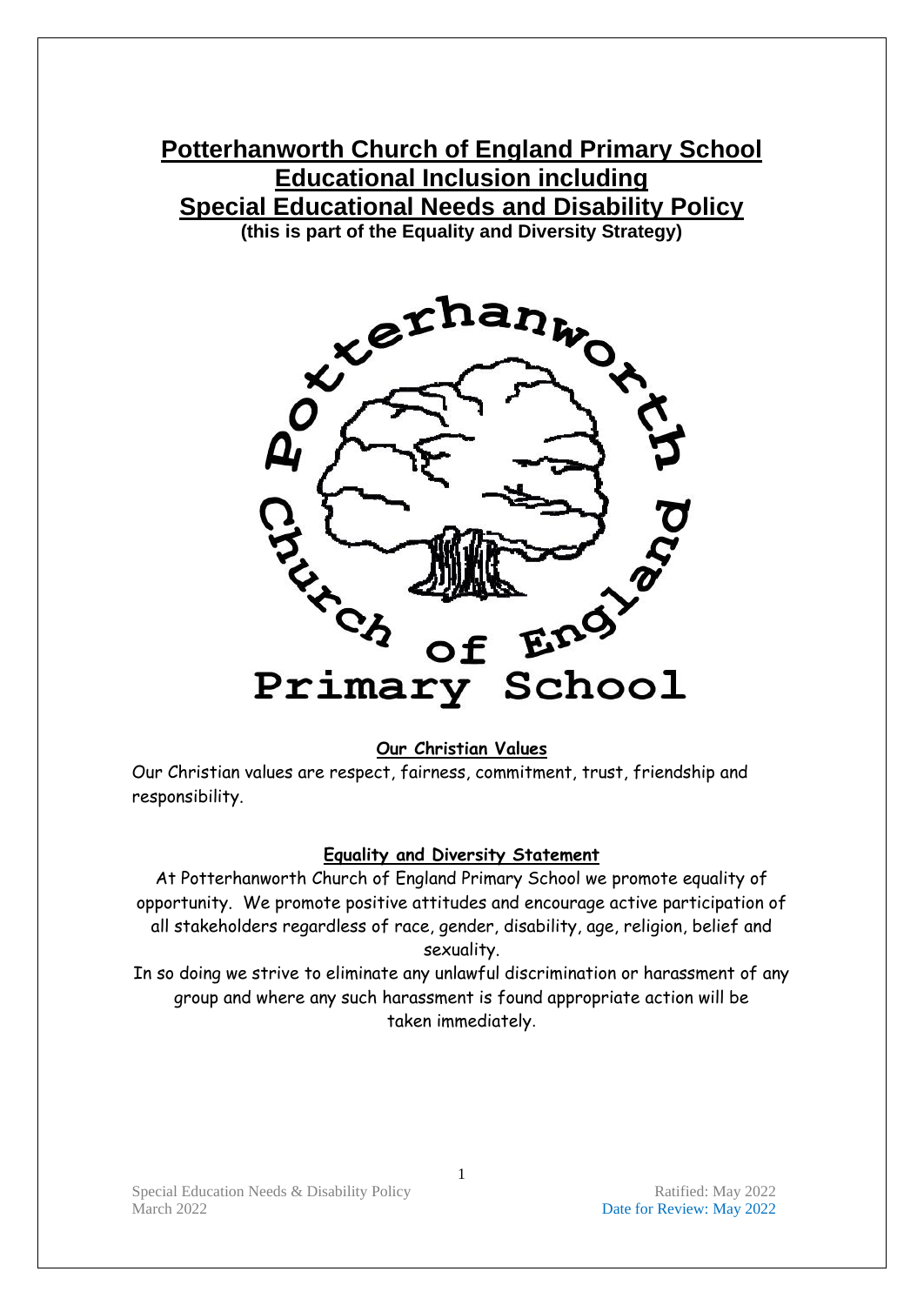To be read in conjunction with the following school policies:

- Attendance
- Behaviour
- Anti-Bullying
- Homework
- Home/School Agreement
- Disability Equality Scheme
- Accessibility Plan
- PSHE & Citizenship
- English as an Additional Language
- Equal Opportunities
- Gifted and Talented Children
- Racial Equality
- Guidance for Lunchtime Staff

### **Aims**

Potterhanworth CofE Primary is an inclusive school where we focus on the well-being and progress of every child. We actively seek to remove the barriers to learning and participation that can hinder or exclude individual pupils, or groups of pupils. This means that equality of opportunity must be a reality for our children. We achieve this through the attention we pay to the different individual and groups of children within our school:

- girls and boys;
- minority ethnic and faith groups;
- children who need support to learn English as an additional language;
- children with special educational needs and disability;
- able, gifted and talented children;
- children who are at risk of disaffection or exclusion;
- travellers;
- asylum seekers.
- children who receive the Pupil Premium Finding (PPF) and Service Premium.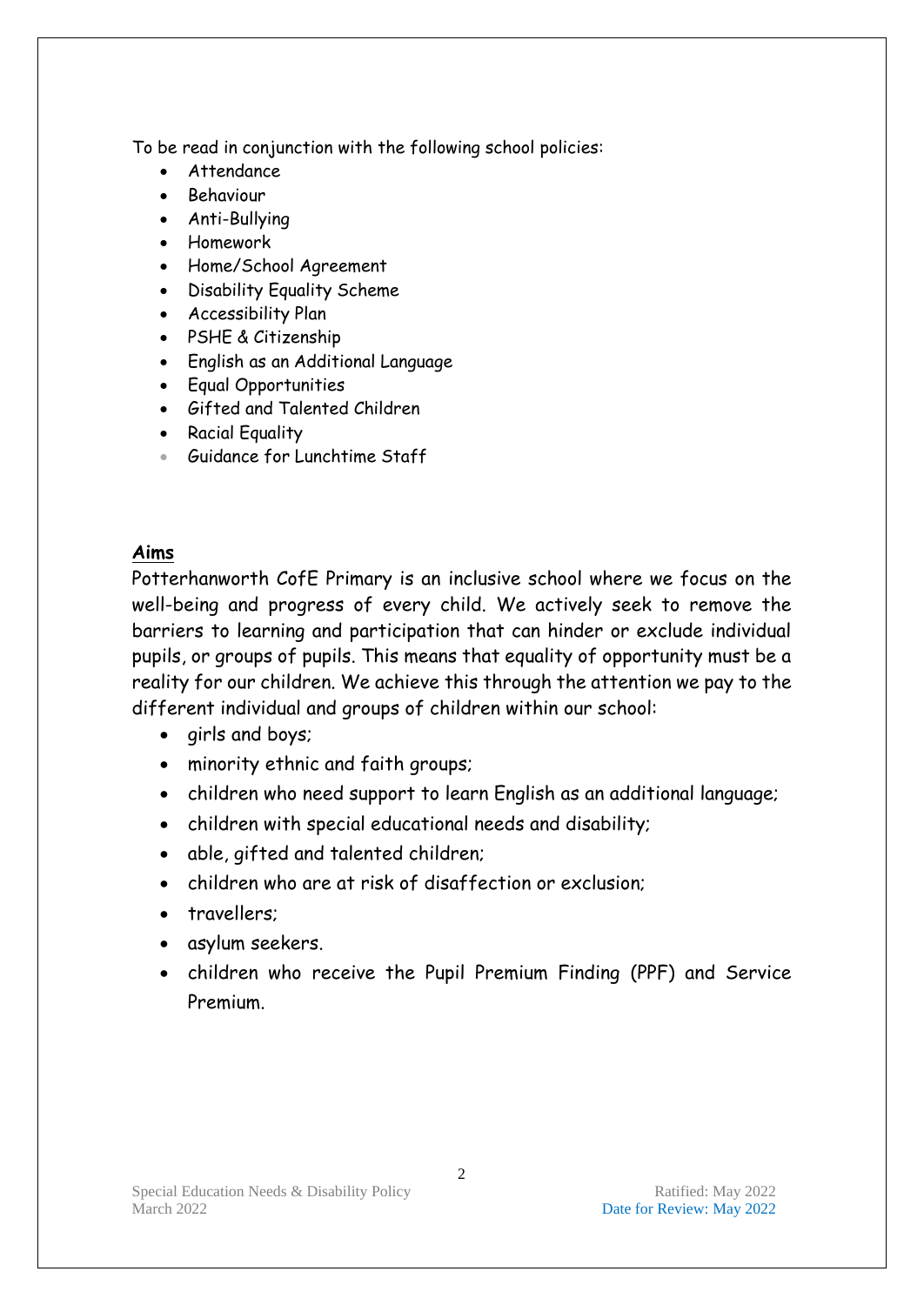## **Provision for Children with Special Educational Needs and Disabilities**

We aim to meet the definition of Special Educational Needs and Disability (SEND), as stated in the SEND Code of Practice.

Special educational provision means: *educational provision which is additional to, or otherwise different from, the educational provision made generally for children of their age in school.*

At any point in their school life a child may have Special Educational Needs or/and Disability. This policy ensures that curriculum planning and assessment for children with special educational needs and/or disability takes account of the type and extent of the difficulty experienced by the child.

The Equality Act identifies the fact that some pupils with disabilities may have learning difficulties that call for special educational provision. However, not all children defined as disabled will require this provision. A child with asthma or diabetes, for example, may not have special educational needs, but may still have rights under the Equality Act. We assess each child as required, and make the appropriate provision, based on their identified needs.

The school fully meets the requirements of the amended *Equality Act* that came into effect in 2010 and are as committed to meeting the needs of children in our school who have disabilities as we are to meeting the needs of all groups of children.

As a school, we are committed to providing an environment that allows disabled children full access to all areas of learning. All our classroom designated points of entry, allow wheelchair access. We adapt equipment and other furniture as and when necessary for pupils with specific physical needs. Our Equality and Diversity Strategy (including Disability Equality Scheme and Accessibility Plan) identifies how we intend to increase the extent to which disabled pupils can take advantage of all that our school has to offer.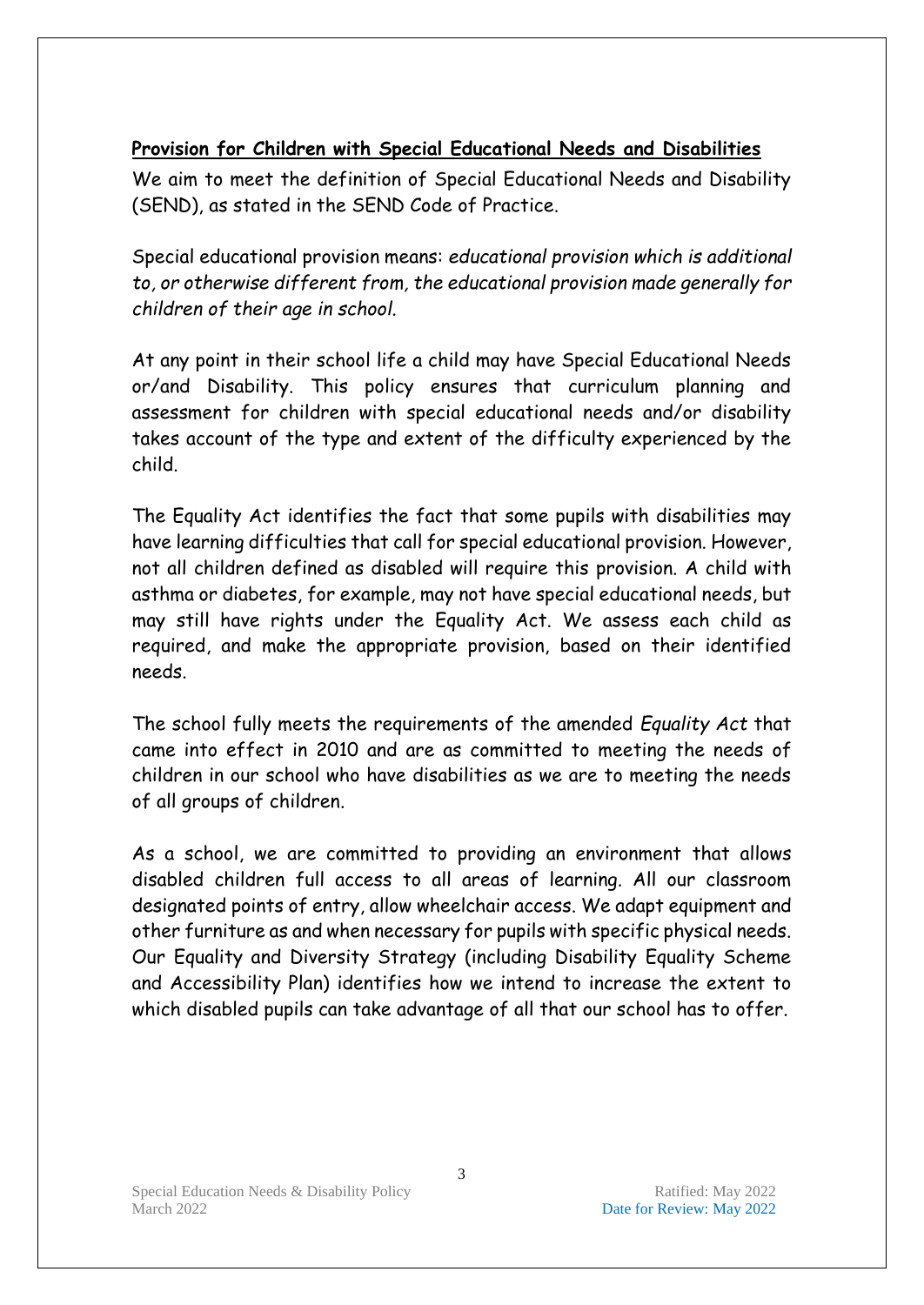# **Access to the Curriculum**

All children have an entitlement to a broad and balanced curriculum, which is differentiated to enable them to:

- understand the relevance and purpose of learning activities;
- experience levels of understanding and rates of progress that bring feelings of success and achievement.

Teachers use a range of strategies to meet children's special educational needs as part of classroom quality first teaching. Lessons have clear learning objectives; we differentiate work appropriately, and we use assessment to inform the next stage of learning.

We support children in a manner that acknowledges their entitlement to share the same learning experiences that their peers enjoy. Wherever possible, we do not withdraw children from the classroom. However, there are times we ask the children to work in small groups, or in a one-to-one situation outside the classroom in order to maximise learning,

We welcome everybody into our school community and aim to support every child to reach their full potential both academically and socially, whatever their ability or needs. We want all our children to feel that they are a valued part of our school community and through appropriate curricular provision, we respect the fact that children:

- have different educational and behavioural needs and aspirations;
- require different strategies for learning;
- acquire, assimilate and communicate information at different rates;
- need a range of different teaching approaches and experiences.

We achieve educational inclusion by adapting and refining our curriculum to meet the needs of all learners. The National Curriculum 2014 is a key part in planning a curriculum that meets the specific needs of individuals and groups of children. We continually review what we do by asking ourselves the following key questions:

- *Do all our children achieve their best?*
- *Are there differences in the achievement of different groups of children?*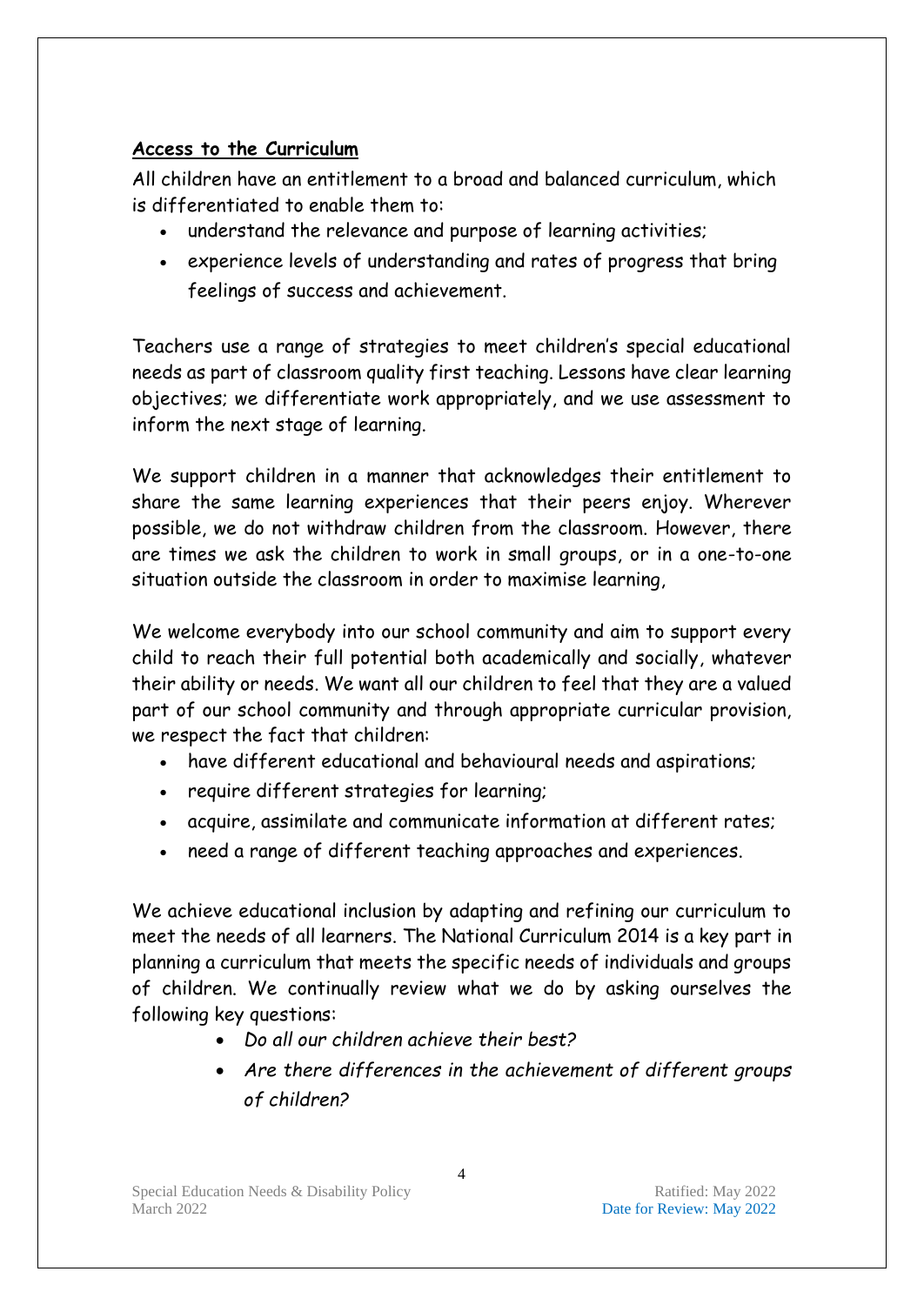• *What are we doing for those children who we know are not achieving?*

Staff have high expectations of all pupils and aim to achieve this through the removal of barriers to learning and participation. Teachers and other support staff respond to children's needs by planning to develop their understanding through multi-sensory teaching and having common curriculum experience that allows for a range of different learning styles. Teachers plan for children's full participation in all areas of the curriculum, regardless of disabilities or medical needs, and aim to meet the differing needs by: ,

- responding to children's diverse learning needs;
- setting suitable learning challenges;
- having challenging targets that enable them to succeed;
- overcoming potential barriers to learning and assessment for individuals and groups of pupils;
- providing support for children who need help with communication and language;
- helping children to manage their behaviour and to take part in learning effectively and safely;
- helping individuals to manage their emotions, particularly trauma or stress, and to take part in learning.
- teaching in groupings that allow children to experience success;
- ensuring children feel secure and know that their contributions are valued;
- supporting children in appreciating and valuing the differences they see in themselves and others;
- using diverse materials that reflect a range of social and cultural backgrounds, without stereotyping;
- providing enrichment opportunities outside the National Curriculum as part of our 'Extended School' provision.

We aim to give all our children the opportunity to succeed and reach the highest level of personal achievement. Teachers use ongoing assessments of each child's progress when planning their lessons, enabling them to consider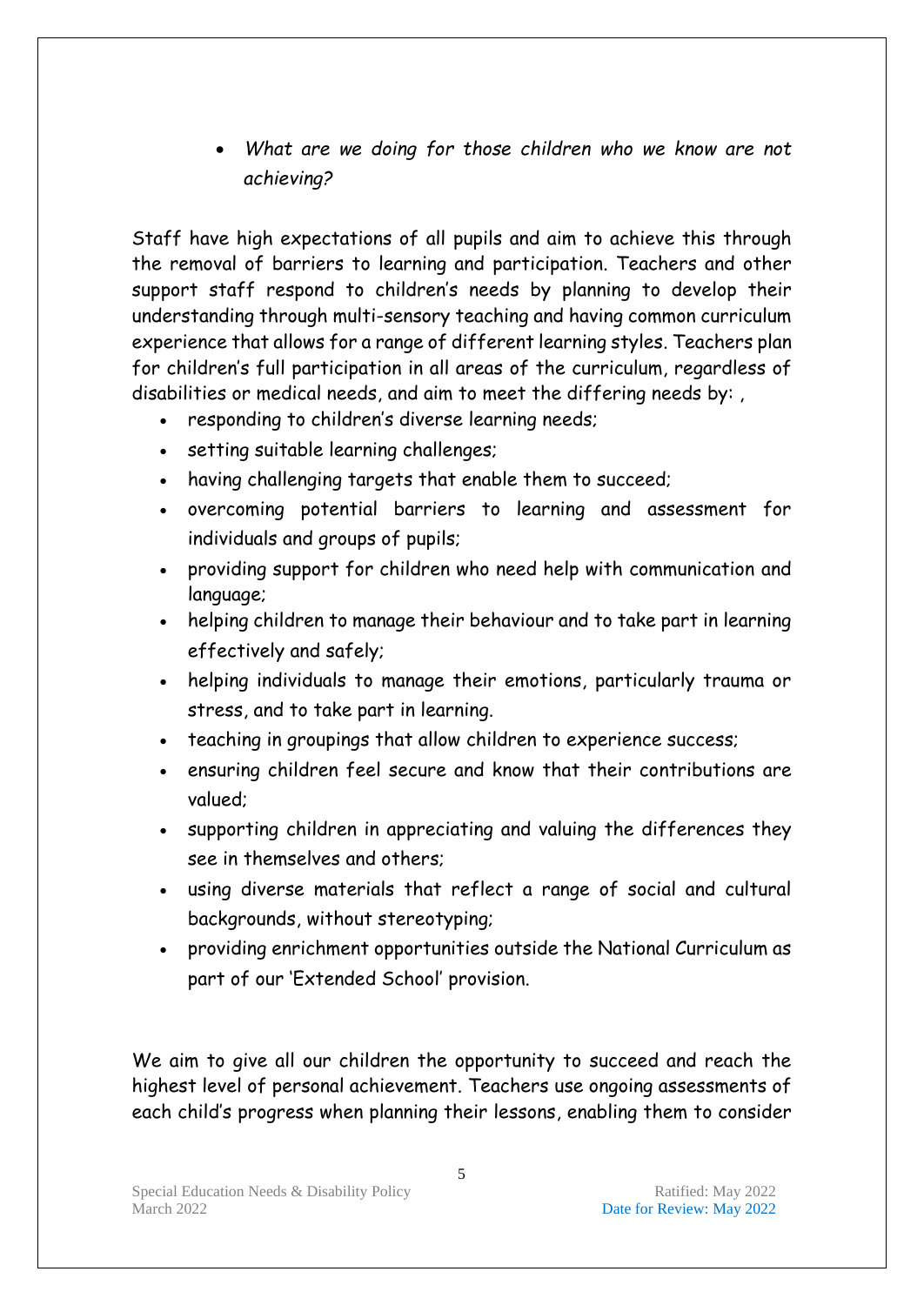the abilities of all their children. We analyse the attainment of different groups of pupils to ensure that all pupils are achieving as much as they can.

If the attainment of a child falls below the age-related expected level, teachers enable the child to succeed by planning work that is in line with that child's individual needs. Where the attainment of a child exceeds the agerelated expectation expected level of attainment, teachers use materials to further extend the breadth of work within the area or areas for which the child shows particular aptitude.

Within planning and delivery, teaching and support staff ensure that children with disabilities are given the opportunity to develop skills in practical aspects of the curriculum. Teachers modify learning expectations and teaching styles as appropriate for children with disabilities and ensure that the work undertaken by disabled children:

- takes account of their pace of learning, the equipment they use, and the effort and concentration needed in oral work, or when using learning aids;
- is adapted or offers alternative activities in those subjects where children are unable to manipulate tools or equipment, or use certain types of materials;
- allows opportunities for them to take part in educational visits and other activities linked to their studies;
- includes approaches that allow children with a hearing and visual impairments to learn about aspects of the curriculum such as sound and light.
- uses assessment techniques that reflect their individual needs and abilities.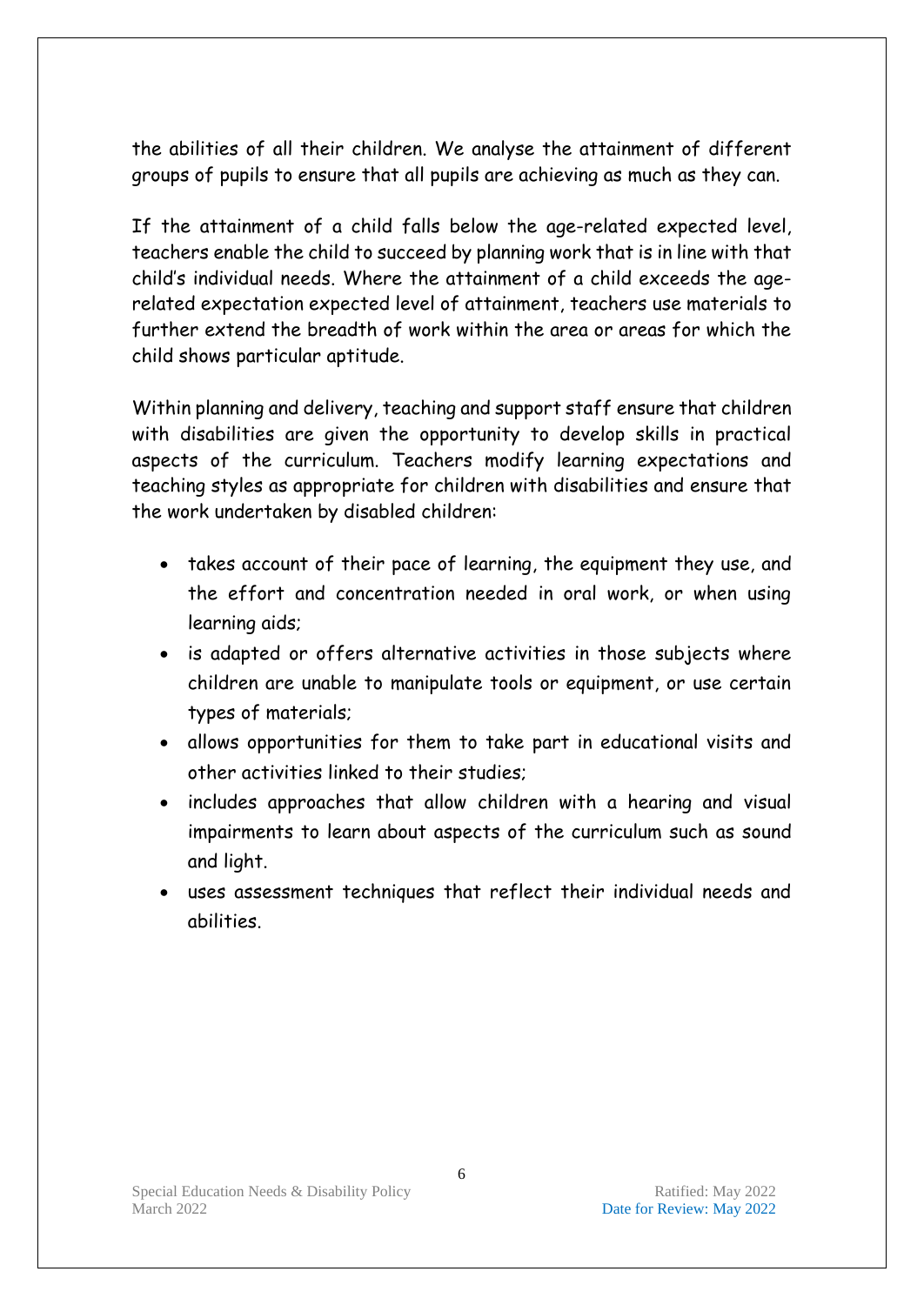# **Identifying and Supporting Children with SEND**

We recognise that the identification of a child's need can be made by a number of people, including G.P., Health Visitor, previous teacher/educator, parent. Early identification is vital.

All children are assessed when they enter our school, so that we can build upon their prior learning. We use this information to provide starting points for the development of an appropriate curriculum for all our children.

If our assessments show that a child may have a learning difficulty, we use a range of strategies that make full use of all available classroom and school resources. The child's teacher will offer interventions that are different from or additional to those provided as part of the school's usual working practices. The teacher will keep parents informed and draw upon them for additional information. The Special Educational Needs and Disability Coordinator (SENDCo), if not already involved, will become involved if the teacher and parents feel that the child would benefit from further support. The SENDCO will then take the lead in further assessments of the child's needs and work closely with parents and teachers to plan an appropriate programme of support.

An Individual Education Plan (IEP) will be created and reviewed as part of the graduated approach to SEND: *Asses, Plan, Do, Review.* It will record the strategies used to support the child and show the short-term targets set and the teaching strategies to be used. It will also indicate the planned outcomes and the date for the plan to be reviewed. In most cases, this review will take place three times a year.

Within the implementation of the graduated approach to SEND, we are committed to:

- creating an environment that meets the special educational needs of each child;
- ensuring that the special educational needs of children are identified, assessed and provided for;
- making clear the expectations of all partners in the process;
- identifying the roles and responsibilities of staff in providing for children's special educational needs;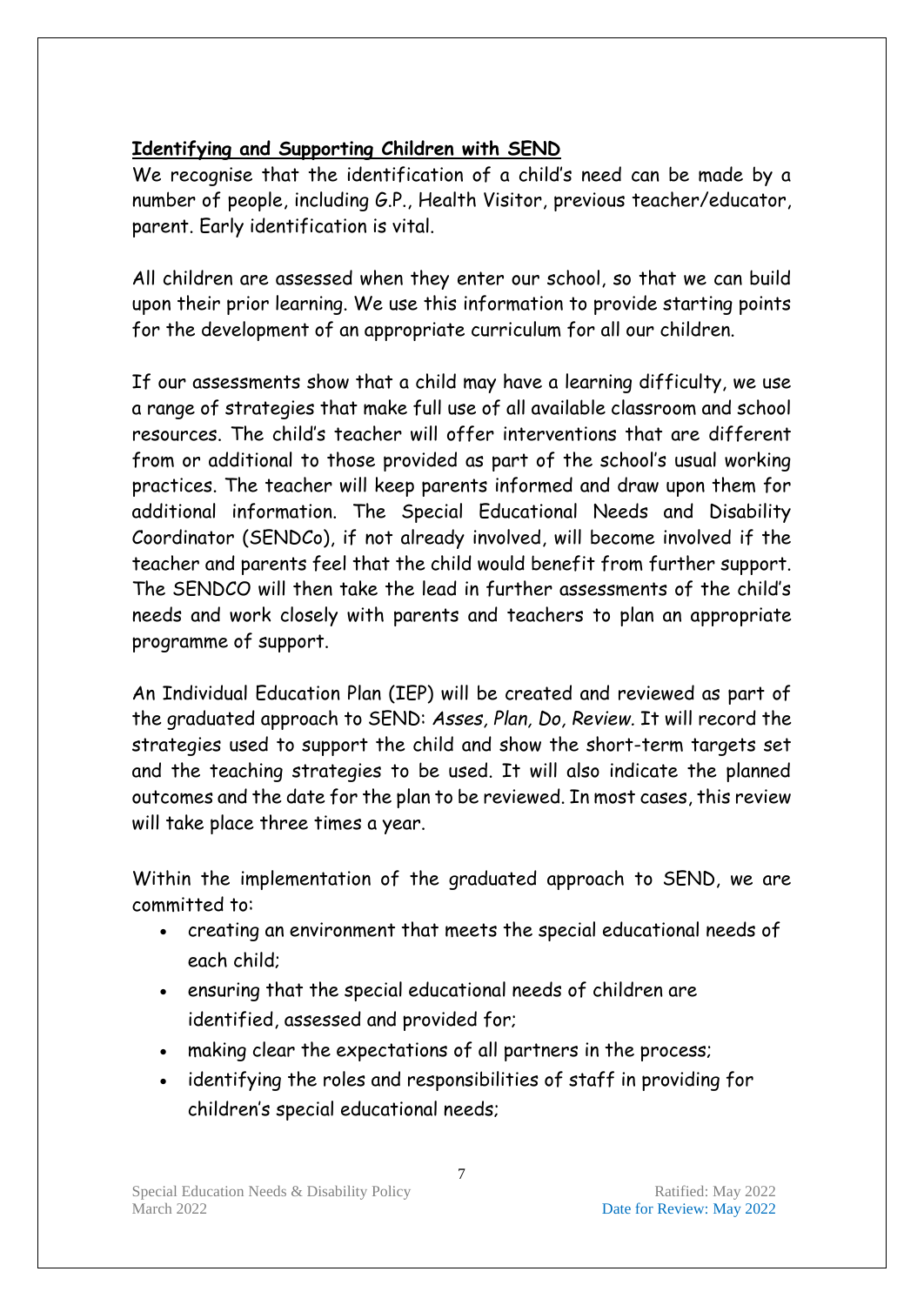- enabling all children to have full access to all elements of the school curriculum;
- ensuring that parents are able to play their part in supporting their child's education;
- ensuring that our children have a voice in this process.

If the IEP review identifies that support is needed from outside services; we will consult parents prior to any support being actioned. In most cases, children will be seen in school by external support services. External support services will provide information for the child's new IEP. The new strategies will, wherever possible, be implemented within the child's normal classroom setting.

If the child continues to demonstrate significant cause for concern, a request for an Education, Health and Care Plan statutory assessment may be made to the County Council. A range of written evidence about the child will support the request. The Headteacher, as the 'responsible person', ensures that all those who teach a pupil with an EHCP is aware of the nature of the statement.

### **Partnership with Parents**

The school works closely with parents in the support of those children with special educational needs and disabilities. We encourage an active partnership through an ongoing dialogue with parents. The home-school agreement is central to this. Parents have much to contribute to our support for children with special educational needs and disabilities.

The school website contains details of our policy for special educational needs and disabilities, and the arrangements made for these children in our school.

We have regular meetings each big term to share the progress of the SEND children with their parents. We inform the parents of any outside intervention, and we share the process of decision-making by providing clear information relating to the education of children with special educational needs and disabilities.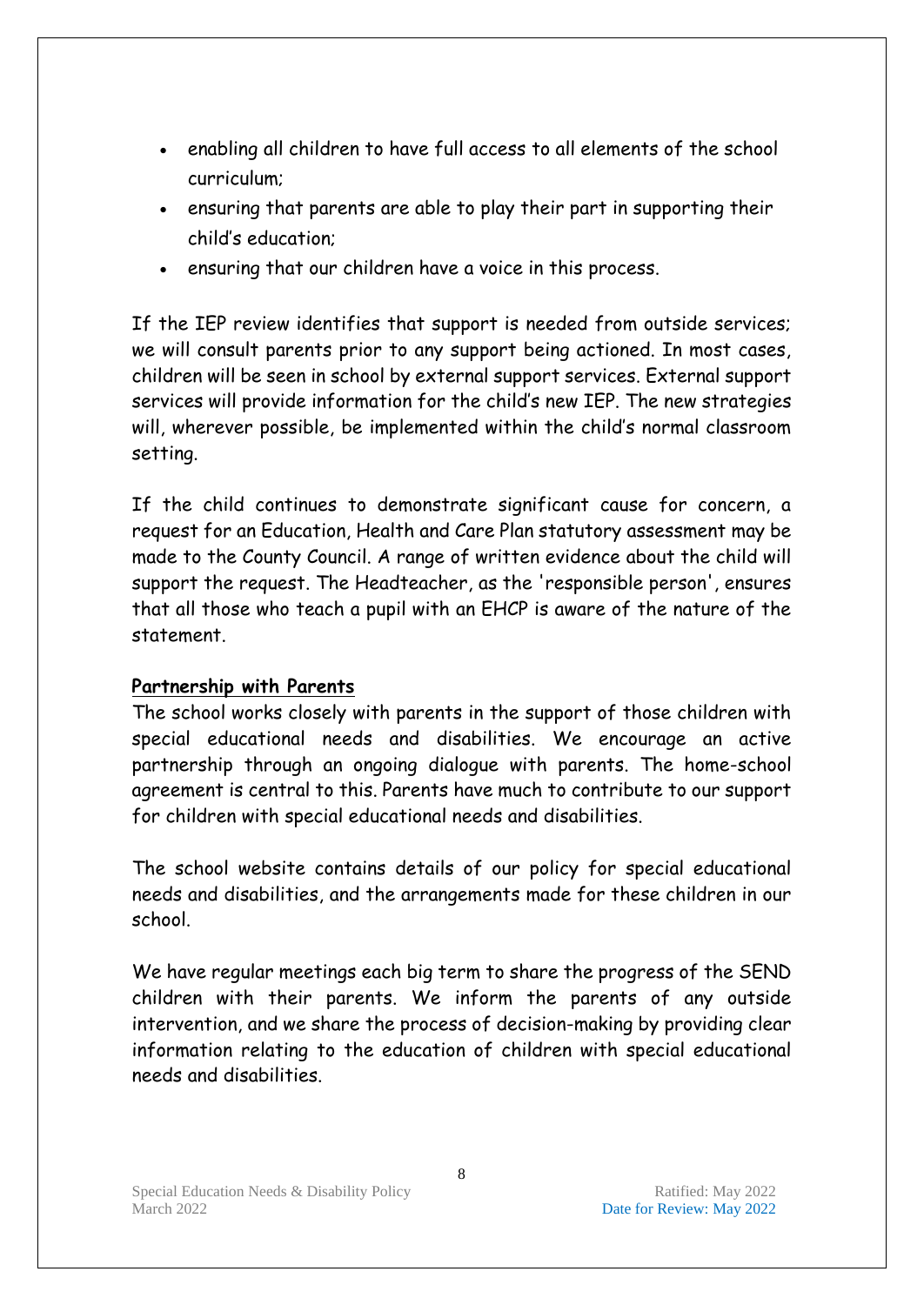**The school shares extensive details with our parents of our SEND provision on our school website under 'Local Offer'.**

### **Pupil Participation**

In our school we encourage children to take responsibility and to make decisions. This is part of the culture of our school. Children are involved at an appropriate level in setting targets in their IEPs and in SEND review meetings. Where appropriate, children are encouraged to make judgements about their own performance against their IEP targets and the support they receive. We recognise success here as we do in any other aspect of school life.

# **The Role of the SENDCo**

The SENDCo is responsible for the day-to-day operation of the school's SEND policy and the operational management of the specified and agreed resourcing for special needs provision within the school, including the provision for children with an EHCP.

All mainstream school must appoint a qualified teacher to be their SENDCo.

The SENDCo will:

- co-ordinate the provision for and manage the responses to children's special needs;
- support and advise colleagues;
- oversee the records of all children with special educational needs;
- act as the link with parents;
- act as the link with external agencies and other support agencies;
- monitor and evaluate the special educational needs provision, and report to the governing body;
- manage a range of resources, both human and material, to enable appropriate provision to be made for children with special educational needs;
- contribute to the professional development of all staff.
- review the SEND policy and *local offer*.